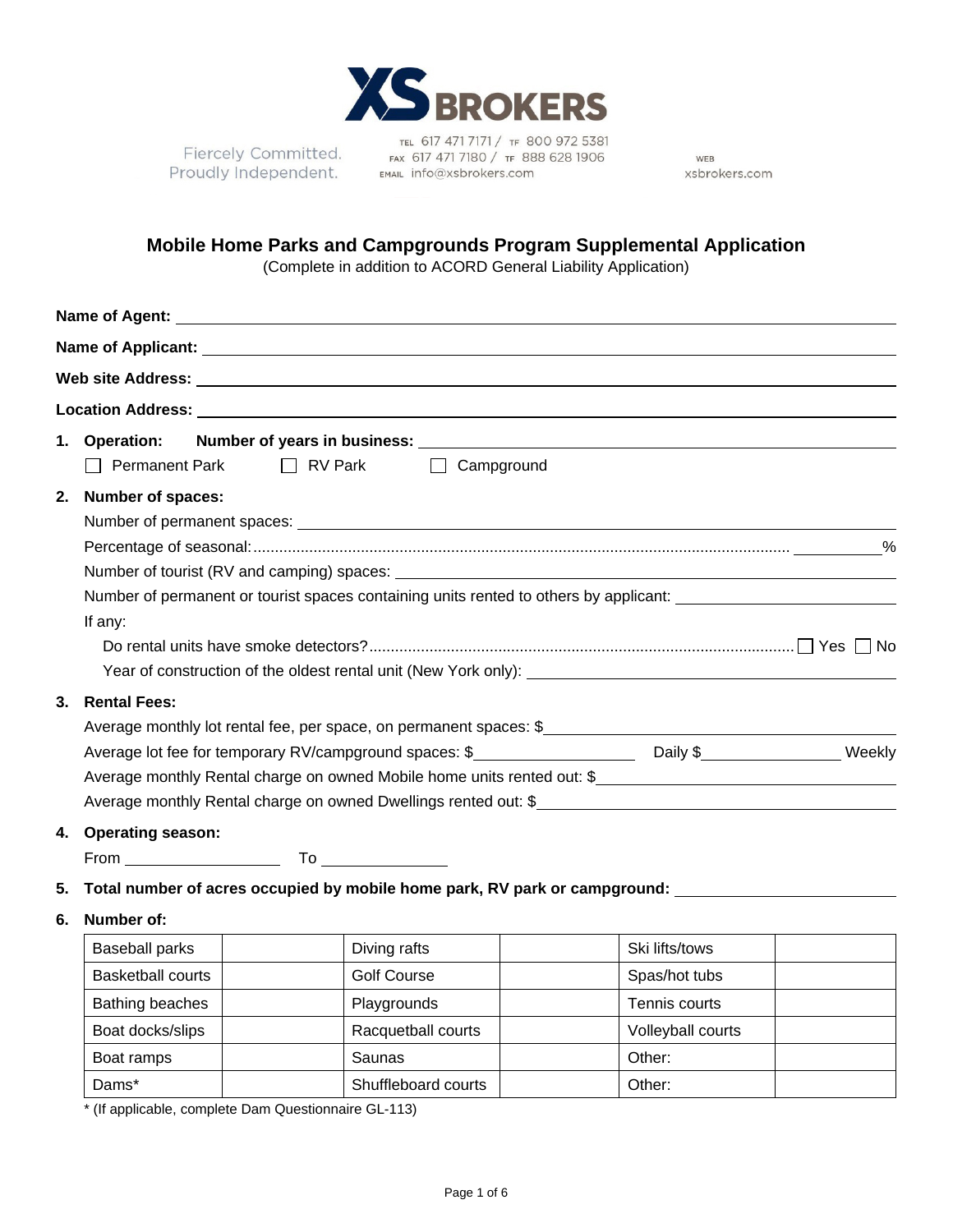|    | 7. Other operations:                                                                                                                                                                                                                 |                                                                                                                  |  |  |  |  |  |
|----|--------------------------------------------------------------------------------------------------------------------------------------------------------------------------------------------------------------------------------------|------------------------------------------------------------------------------------------------------------------|--|--|--|--|--|
| а. |                                                                                                                                                                                                                                      | Yes  <br>l No                                                                                                    |  |  |  |  |  |
|    |                                                                                                                                                                                                                                      |                                                                                                                  |  |  |  |  |  |
|    |                                                                                                                                                                                                                                      |                                                                                                                  |  |  |  |  |  |
|    |                                                                                                                                                                                                                                      |                                                                                                                  |  |  |  |  |  |
|    |                                                                                                                                                                                                                                      |                                                                                                                  |  |  |  |  |  |
|    |                                                                                                                                                                                                                                      |                                                                                                                  |  |  |  |  |  |
|    |                                                                                                                                                                                                                                      |                                                                                                                  |  |  |  |  |  |
|    |                                                                                                                                                                                                                                      |                                                                                                                  |  |  |  |  |  |
|    |                                                                                                                                                                                                                                      |                                                                                                                  |  |  |  |  |  |
|    |                                                                                                                                                                                                                                      |                                                                                                                  |  |  |  |  |  |
|    |                                                                                                                                                                                                                                      |                                                                                                                  |  |  |  |  |  |
|    |                                                                                                                                                                                                                                      |                                                                                                                  |  |  |  |  |  |
|    |                                                                                                                                                                                                                                      |                                                                                                                  |  |  |  |  |  |
| f. |                                                                                                                                                                                                                                      |                                                                                                                  |  |  |  |  |  |
| g. |                                                                                                                                                                                                                                      |                                                                                                                  |  |  |  |  |  |
|    |                                                                                                                                                                                                                                      |                                                                                                                  |  |  |  |  |  |
|    |                                                                                                                                                                                                                                      |                                                                                                                  |  |  |  |  |  |
|    |                                                                                                                                                                                                                                      |                                                                                                                  |  |  |  |  |  |
|    |                                                                                                                                                                                                                                      | l No                                                                                                             |  |  |  |  |  |
|    |                                                                                                                                                                                                                                      |                                                                                                                  |  |  |  |  |  |
|    |                                                                                                                                                                                                                                      |                                                                                                                  |  |  |  |  |  |
|    | Describe: <u>with the contract of the contract of the contract of the contract of the contract of the contract of the contract of the contract of the contract of the contract of the contract of the contract of the contract o</u> |                                                                                                                  |  |  |  |  |  |
|    |                                                                                                                                                                                                                                      |                                                                                                                  |  |  |  |  |  |
|    |                                                                                                                                                                                                                                      |                                                                                                                  |  |  |  |  |  |
|    |                                                                                                                                                                                                                                      |                                                                                                                  |  |  |  |  |  |
|    |                                                                                                                                                                                                                                      |                                                                                                                  |  |  |  |  |  |
|    | Number of acres: 113)                                                                                                                                                                                                                |                                                                                                                  |  |  |  |  |  |
|    |                                                                                                                                                                                                                                      |                                                                                                                  |  |  |  |  |  |
| j. |                                                                                                                                                                                                                                      |                                                                                                                  |  |  |  |  |  |
|    |                                                                                                                                                                                                                                      |                                                                                                                  |  |  |  |  |  |
| k. |                                                                                                                                                                                                                                      |                                                                                                                  |  |  |  |  |  |
| L. |                                                                                                                                                                                                                                      |                                                                                                                  |  |  |  |  |  |
|    |                                                                                                                                                                                                                                      |                                                                                                                  |  |  |  |  |  |
|    | m. Recreational equipment available for rental (snowmobiles, all terrain vehicles, golf carts, etc.)? $\Box$ Yes $\Box$ No                                                                                                           |                                                                                                                  |  |  |  |  |  |
|    |                                                                                                                                                                                                                                      |                                                                                                                  |  |  |  |  |  |
| n. |                                                                                                                                                                                                                                      | and the control of the control of the control of the control of the control of the control of the control of the |  |  |  |  |  |
|    |                                                                                                                                                                                                                                      |                                                                                                                  |  |  |  |  |  |
|    |                                                                                                                                                                                                                                      |                                                                                                                  |  |  |  |  |  |
|    |                                                                                                                                                                                                                                      |                                                                                                                  |  |  |  |  |  |
|    |                                                                                                                                                                                                                                      |                                                                                                                  |  |  |  |  |  |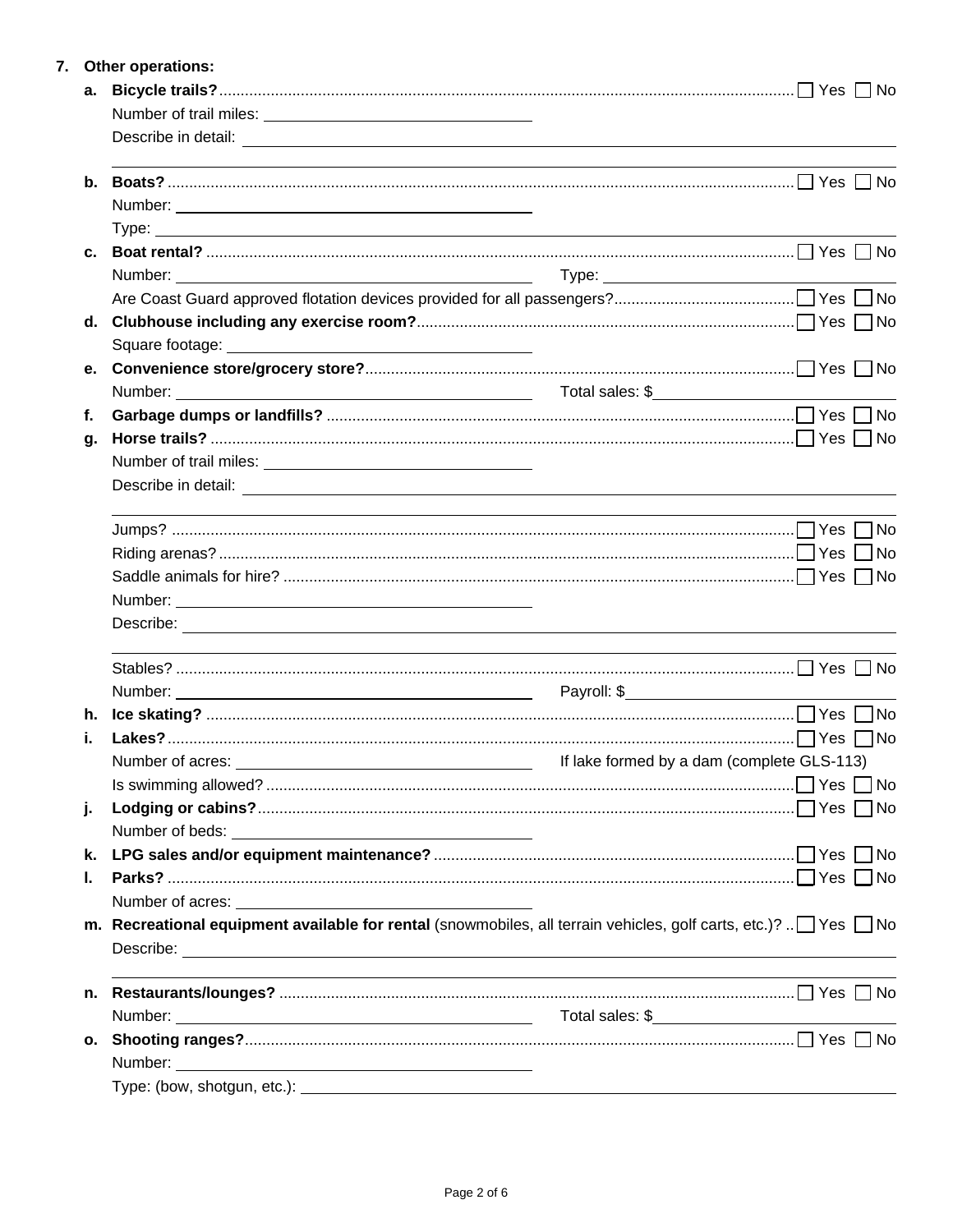| q. |                                                                                                                                                                                                                                      |  |
|----|--------------------------------------------------------------------------------------------------------------------------------------------------------------------------------------------------------------------------------------|--|
|    |                                                                                                                                                                                                                                      |  |
|    |                                                                                                                                                                                                                                      |  |
| r. |                                                                                                                                                                                                                                      |  |
|    |                                                                                                                                                                                                                                      |  |
|    |                                                                                                                                                                                                                                      |  |
|    |                                                                                                                                                                                                                                      |  |
|    |                                                                                                                                                                                                                                      |  |
|    |                                                                                                                                                                                                                                      |  |
|    |                                                                                                                                                                                                                                      |  |
|    |                                                                                                                                                                                                                                      |  |
|    |                                                                                                                                                                                                                                      |  |
|    |                                                                                                                                                                                                                                      |  |
|    | Are all swimming pools, wading pools, hot tubs and spas in compliance with the Virginia Graeme                                                                                                                                       |  |
| S. |                                                                                                                                                                                                                                      |  |
|    | Describe in detail: <u>example and the set of the set of the set of the set of the set of the set of the set of the set of the set of the set of the set of the set of the set of the set of the set of the set of the set of th</u> |  |
| t. | Describe any additional recreational facilities or operations conducted by you or others on the premises:                                                                                                                            |  |
|    | Does risk engage in the generation of power, other than emergency back-up power, for their                                                                                                                                           |  |
|    |                                                                                                                                                                                                                                      |  |
|    |                                                                                                                                                                                                                                      |  |
|    |                                                                                                                                                                                                                                      |  |
|    |                                                                                                                                                                                                                                      |  |
|    |                                                                                                                                                                                                                                      |  |
|    |                                                                                                                                                                                                                                      |  |
|    |                                                                                                                                                                                                                                      |  |
|    |                                                                                                                                                                                                                                      |  |
|    | <b>Utilities</b>                                                                                                                                                                                                                     |  |
|    |                                                                                                                                                                                                                                      |  |
|    | <b>Sewer:</b> $\Box$ City $\Box$ Septic                                                                                                                                                                                              |  |
|    |                                                                                                                                                                                                                                      |  |
|    |                                                                                                                                                                                                                                      |  |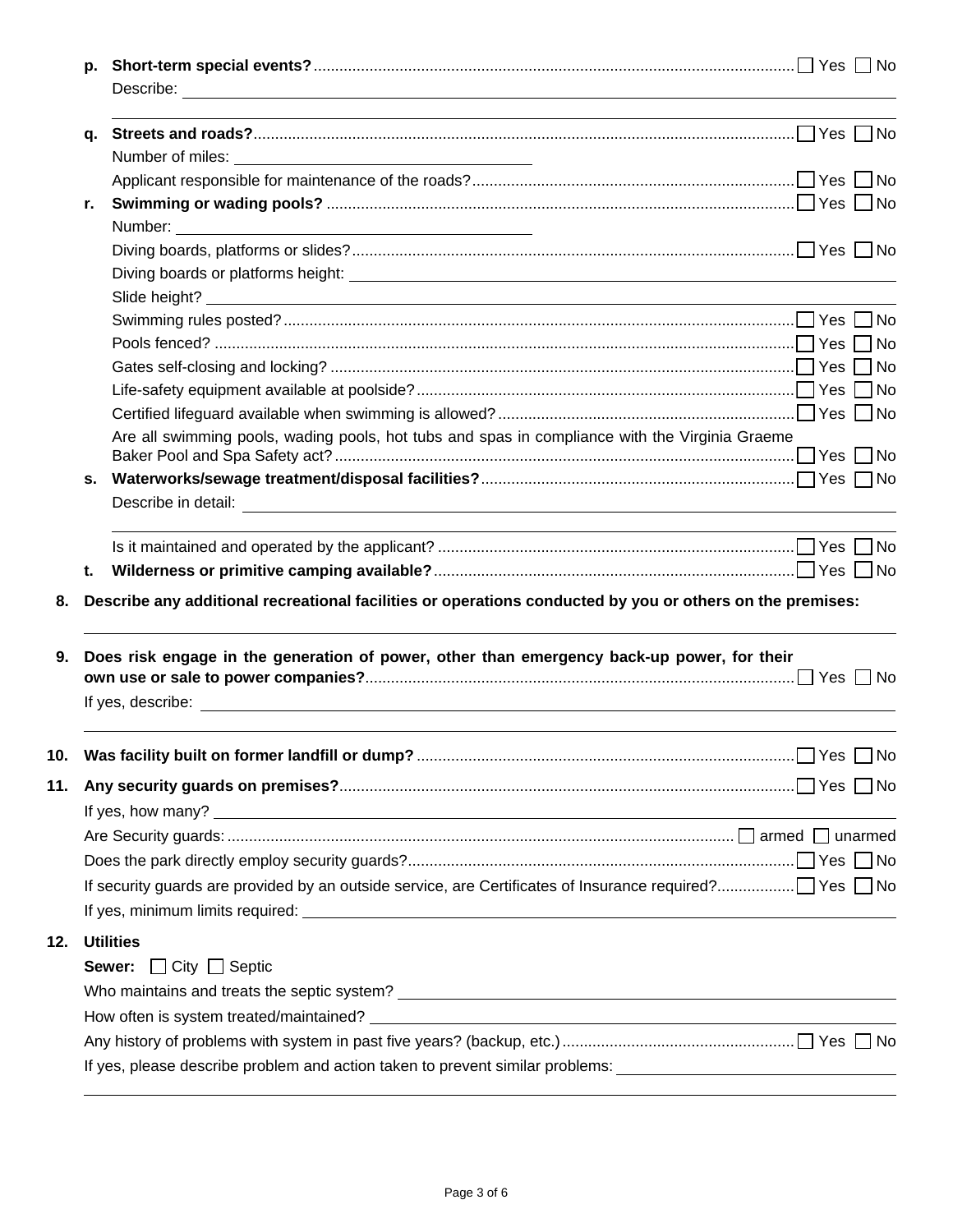| If yes, give details on procedure followed if failure in this system occurs: _________________________________                                                                     |  |
|------------------------------------------------------------------------------------------------------------------------------------------------------------------------------------|--|
| <u> 1989 - Johann Stoff, amerikansk politiker (* 1908)</u>                                                                                                                         |  |
|                                                                                                                                                                                    |  |
|                                                                                                                                                                                    |  |
|                                                                                                                                                                                    |  |
| Gas:                                                                                                                                                                               |  |
|                                                                                                                                                                                    |  |
|                                                                                                                                                                                    |  |
|                                                                                                                                                                                    |  |
| <b>Water:</b> $\Box$ City $\Box$ Well on premises                                                                                                                                  |  |
|                                                                                                                                                                                    |  |
|                                                                                                                                                                                    |  |
|                                                                                                                                                                                    |  |
| 13. Management:                                                                                                                                                                    |  |
|                                                                                                                                                                                    |  |
|                                                                                                                                                                                    |  |
|                                                                                                                                                                                    |  |
|                                                                                                                                                                                    |  |
|                                                                                                                                                                                    |  |
|                                                                                                                                                                                    |  |
|                                                                                                                                                                                    |  |
|                                                                                                                                                                                    |  |
| 15. Has any unit, within your park, been identified as used for methamphetamine manufacturing or                                                                                   |  |
|                                                                                                                                                                                    |  |
|                                                                                                                                                                                    |  |
|                                                                                                                                                                                    |  |
|                                                                                                                                                                                    |  |
| ,我们也不能在这里的时候,我们也不能会在这里,我们也不能会在这里的时候,我们也不能会在这里的时候,我们也不能会在这里的时候,我们也不能会在这里的时候,我们也不能                                                                                                   |  |
|                                                                                                                                                                                    |  |
|                                                                                                                                                                                    |  |
| ,我们也不会有什么。""我们的人,我们也不会有什么?""我们的人,我们也不会有什么?""我们的人,我们也不会有什么?""我们的人,我们也不会有什么?""我们的人<br>19. Does risk engage in the generation of power, other than emergency back-up power, for their |  |
|                                                                                                                                                                                    |  |
| 20. Does applicant have any other business ventures for which coverage is not requested? $\Box$ Yes $\Box$ No                                                                      |  |
|                                                                                                                                                                                    |  |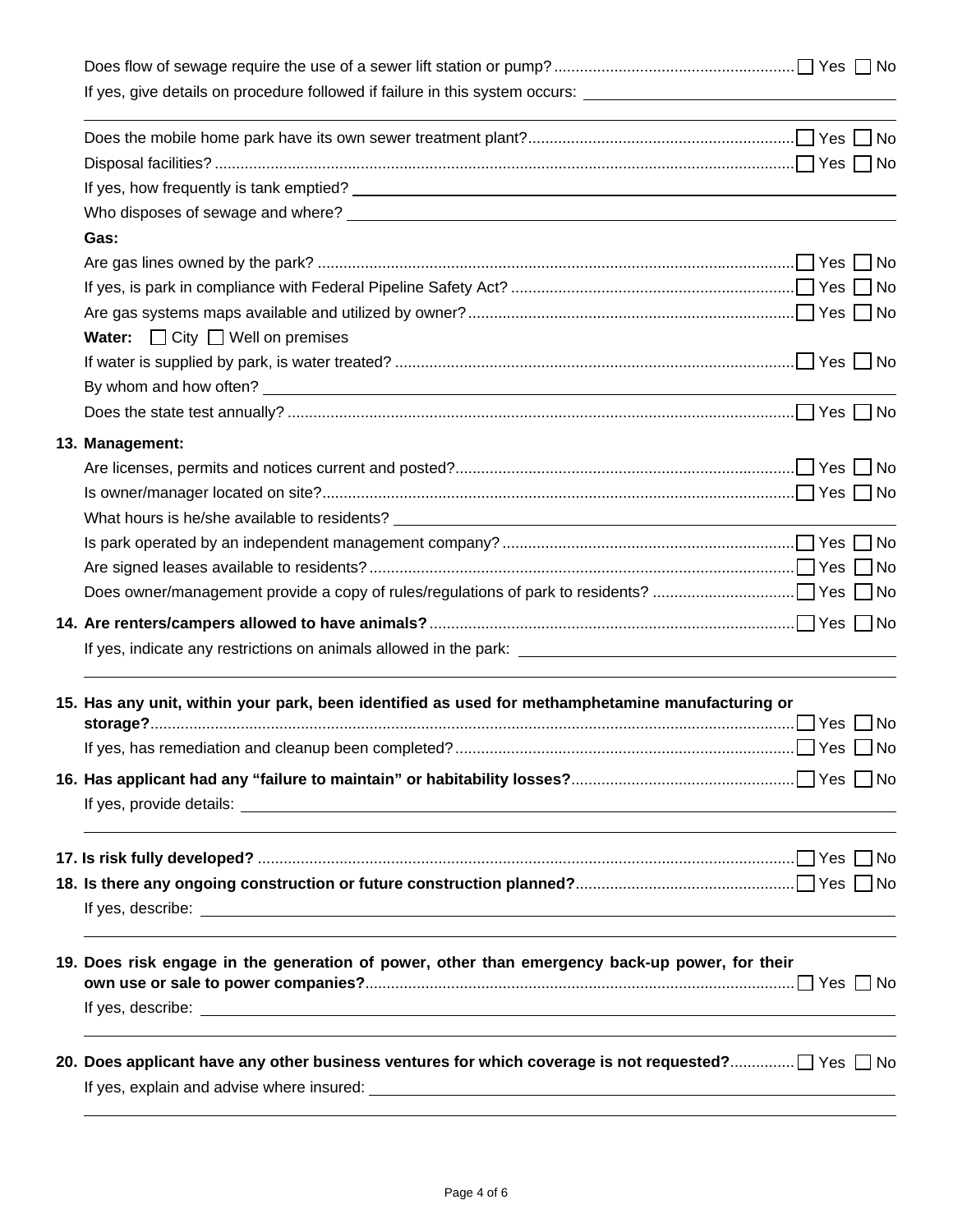| The following additional questions are applicable only to exposures located in the State of California:                                           |  |  |
|---------------------------------------------------------------------------------------------------------------------------------------------------|--|--|
| 21. Are you in compliance with all provisions of the California Health and Safety Code pertaining to the                                          |  |  |
| If no, indicate all known existing violations and timetable to correct:                                                                           |  |  |
| 22. Do your operations comply with the California Civil Code as respects the Mobile Home Residency                                                |  |  |
| 23. Provide the date last inspected by California Department of Housing and Community Development or other desig-<br>nated enforcement authority: |  |  |
| Provide copy of inspection and "Notice of Violation," if any.                                                                                     |  |  |
|                                                                                                                                                   |  |  |
| If no, provide details:                                                                                                                           |  |  |
| <b>24.</b> Have you, or do you plan to obtain a Subdivision Map for the purpose of "Condo Conversion"? $\Box$ Yes $\Box$ No                       |  |  |

This application does not bind the applicant nor the Company to complete the insurance, but it is agreed that the information contained herein shall be the basis of the contract should a policy be issued.

**FRAUD WARNING:** Any person who knowingly and with intent to defraud any insurance company or other person files an application for insurance or statement of claim containing any materially false information or conceals for the purpose of misleading, information concerning any fact material thereto commits a fraudulent insurance act, which is a crime and subjects such person to criminal and civil penalties. **Not applicable in Nebraska, Oregon and Vermont.**

**NOTICE TO COLORADO APPLICANTS:** It is unlawful to knowingly provide false, incomplete, or misleading facts or information to an insurance company for the purpose of defrauding or attempting to defraud the company. Penalties may include imprisonment, fines, denial of insurance, and civil damages. Any insurance company or agent of an insurance company who knowingly provides false, incomplete, or misleading facts or information to a policy holder or claimant for the purpose of defrauding or attempting to defraud the policy holder or claimant with regard to a settlement or award payable from insurance proceeds shall be reported to the Colorado Division of Insurance within the Department of Regulatory Agencies.

**WARNING TO DISTRICT OF COLUMBIA APPLICANTS:** It is a crime to provide false or misleading information to an insurer for the purpose of defrauding the insurer or any other person. Penalties include imprisonment and/or fines. In addition, an insurer may deny insurance benefits if false information materially related to a claim was provided by the applicant.

**NOTICE TO FLORIDA APPLICANTS:** Any person who knowingly and with intent to injure, defraud, or deceive any insurer files a statement of claim or an application containing any false, incomplete, or misleading information is guilty of a felony in the third degree.

**NOTICE TO LOUISIANA APPLICANTS:** Any person who knowingly presents a false or fraudulent claim for payment of a loss or benefit or knowingly presents false information in an application for insurance is guilty of a crime and may be subject to fines and confinement in prison.

**NOTICE TO OHIO APPLICANTS:** Any person who knowingly and with intent to defraud any insurance company files an application for insurance or statement of claim containing any materially false information or conceals for the purpose of misleading, information concerning any fact material thereto commits a fraudulent insurance act, which is a crime and subjects such person to criminal and civil penalties.

**NOTICE TO OKLAHOMA APPLICANTS:** Any person who knowingly, and with intent to injure, defraud or deceive any insurer, makes any claim for the proceeds of an insurance policy containing any false, incomplete or misleading information is guilty of a felony.

**NOTICE TO MAINE APPLICANTS:** It is a crime to knowingly provide false, incomplete or misleading information to an insurance company for the purpose of defrauding the company. Penalties may include imprisonment, fines or a denial of insurance benefits.